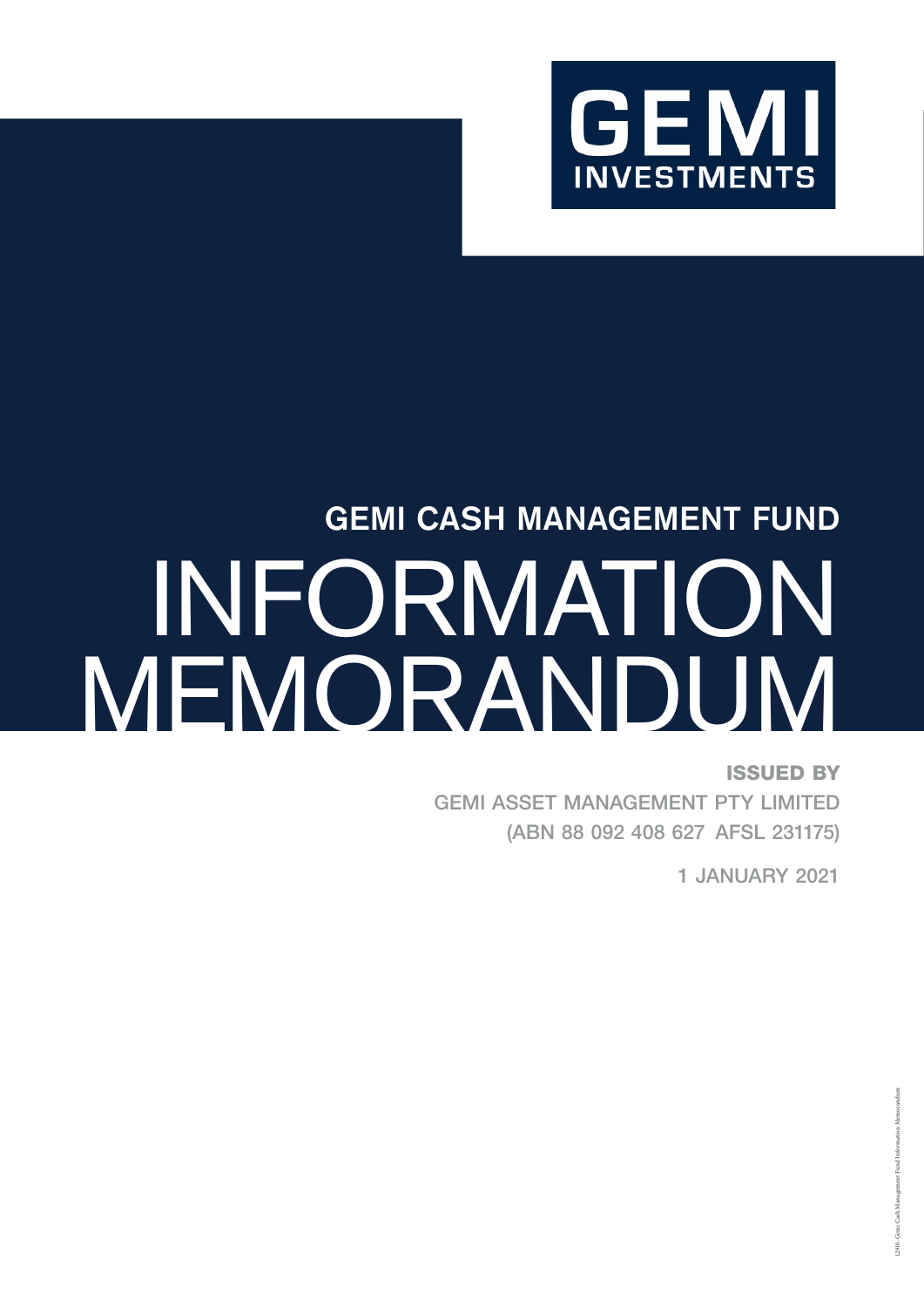## **CONTENTS**

| L.   |                                            |
|------|--------------------------------------------|
| II.  |                                            |
| III. |                                            |
| IV.  |                                            |
|      |                                            |
|      |                                            |
|      | VII. Taxation Implications for Investors 5 |
|      |                                            |
| IX.  |                                            |
| X.   | Definitions and Interpretation 6           |
| XI.  |                                            |

### I. Important Notices

This Information Memorandum has been prepared by Gemi Asset Management Pty Ltd ("GAMPL"), in relation to an offer (the "Offer") for an investment in the Gemi Cash Management Fund (the "Fund"). Principal Invest Pty Ltd ("PIPL"), ABN 76 606 603 810, authorised representative number 1284725 of GAMPL, is the Manager of the Gemi Cash Management Fund.

This Information Memorandum has not been, and will not be lodged, with the Australian Securities & Investments Commission. The offer contained in this Information Memorandum is an offer that does not require disclosure to Investors under Part 6D.2 or Part 7.9 of the Corporations Act 2001.

Investors should review this Information Memorandum in its entirety before deciding to participate in the Offer. If, after reading this Information Memorandum, you are unclear in relation to any matter or if you have any questions about the Offer, you should contact your accounting, tax, financial or other professional advisor.

None of the parties mentioned in this Information Memorandum guarantees the repayment of capital or payment of income, the performance or success of any investment or the achievement of the objectives of the Fund. None of the parties mentioned in this Information Memorandum nor any of their officers or employees makes any recommendation regarding the Offer described in this Information Memorandum. None of the parties have considered the objectives, financial situation or needs or taxation position of any particular person in preparing this Information Memorandum. GAMPL strongly recommends that Investors consult with appropriate legal, financial and taxation advisors in respect of the Investor's financial position before deciding to participate in the Offer.

None of the parties mentioned in this Information Memorandum is authorised to give any information, or to make any representation, in connection with the Offer which is not contained in this Information Memorandum. Any information or representation not contained or referred to in this Information Memorandum may not be relied on as having been authorised by any of the parties mentioned in this Information Memorandum.

The Offer made under this Information Memorandum is only available to Australian resident wholesale clients within the meaning of section 761G of the Corporations Act 2001. The Offer does not constitute an offer or invitation in any jurisdictions in which, or to any person to whom, it would be unlawful to make such an offer. The distribution of this Information Memorandum in any jurisdiction outside Australia may be restricted by law and therefore any person who receives or comes into possession of this Information Memorandum should inform themselves about and observe any such restrictions. Nothing in this Information Memorandum constitutes an offer in any place which, or to any person whom, it would not be lawful to make such an offer.

# II. Summary

#### The Offer

GAMPL is pleased to provide the following Offer to Australian wholesale clients as defined in section 761G of the Corporations Act 2001 ("Sophisticated Investors"), subject to specific conditions described in this Information Memorandum. This Information Memorandum is not a product disclosure document under the Corporations Act 2001 and has been prepared only for use by Sophisticated Investors.

The Fund aims to achieve a high level of security of capital, give investors a market competitive investment return and provide access to funds at call. Unitholders' investments are pooled with other unitholders' investments and the Fund holds deposits with a number of Australian Authorised Deposit Institutions.

In order to participate in the Offer, potential Investors will be required to complete the Application Form and send it with appropriate identification to Gemi Asset Management Pty Ltd. Please deposit your funds into the account identified in the Application Form.

GAMPL will send you a confirmation of your initial application as soon as reasonably practical after receiving your completed Application Form, identification documentation and funds.

Applications into the Fund may be declined in whole or part by GAMPL in its absolute discretion.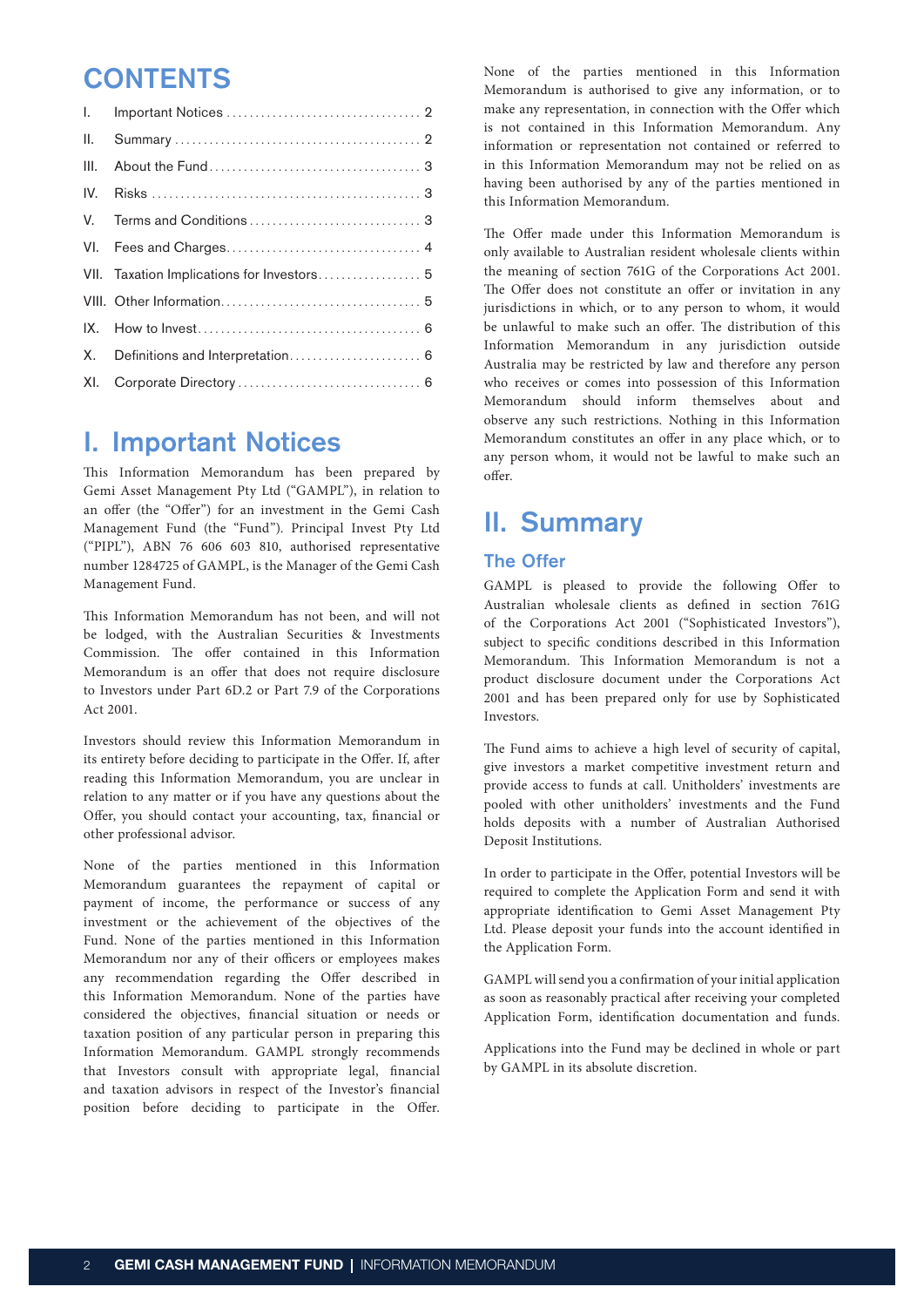#### Key features

| Unit price                            | \$1.00                                                           |
|---------------------------------------|------------------------------------------------------------------|
| Minimum initial investment            | \$10,000 unless we approve a<br>lower minimum initial investment |
| Minimum additional<br>investment      | None                                                             |
| Minimum withdrawal<br>amount          | None                                                             |
| Minimum balance                       | \$5,000 unless we approve<br>a lower balance                     |
| Income                                | Accrues daily and is credited<br>to your account monthly         |
| Establishment and<br>termination fees | <b>None</b>                                                      |
| Management fee                        | Up to $0.5\%$ p.a.                                               |
| Withdrawal facilities                 | Payment to nominated account                                     |
| Reporting                             | Monthly statements                                               |

## III. About the Fund

When you invest in the Fund you are issued units at \$1.00 each. Each unit represents an equal beneficial interest in the Fund (subject to unpaid accrued entitlements). A unit entitles its holder to a proportionate share of the Fund's income (net of fees and expenses).

Your deposits in the Fund are pooled with other Unitholders' deposits and invested in a portfolio of bank deposits that provide a high level of security and liquidity. The securities will only include bank deposits. PIPL may change the Fund's range of investments and the level of investment in an asset class from time to time without notice.

Income is calculated and accrued on a daily basis and is paid to all Unitholders monthly by way of distribution or reinvestment in the Fund. Generally, the income of the Fund consists of interest earned less fees and expenses of the Fund. In the unlikely event accrued income is negative on a redemption of Units, your redemption proceeds will be reduced by that amount.

The Director of PIPL operated an identical fund for 10 years from December 2010 and delivered investors an annualised premium after fees in excess of 0.7% over the Reserve Bank of Australia Cash Rate.

## IV. Risks

Investment in the Fund carries risks, including volatility of returns. Volatility refers to the degree to which returns may fluctuate around their longer term average.

There is also the risk that PIPL will choose particular investment strategies that are less profitable than others. All investments are subject to risk. The risks we have set out below are, we believe, the most significant risks of the Fund.

#### Interest rate risk

Changes to interest rates can have a direct and indirect impact (negative or positive) on returns.

#### Credit risk

When investing in bank deposits it is necessary to consider credit risk. Credit risk refers to the counterpary failing to meet an obligation to pay periodic interest or to repay the principal sum at maturity.

#### Fund risk

There is a risk that the Fund will terminate, fees and charges will increase, GAMPL will be replaced as trustee of the Fund or PIPL's investment professionals will change.

Note that, although the Unit price is set at \$1.00, there is no guarantee on the capital or return of the Fund. An investment in the Fund does not get the benefit of any government guarantee.

## V. Terms and Conditions

#### Investing in the Fund

To invest in the Fund simply deliver a correctly completed Application Form together with your initial deposit and appropriate identification documentation. By completing the Application Form you agree to be bound by the terms and conditions, acknowledge that you have read the terms and conditions and information set out in the Information Memorandum and agree that we may not accept your application for units.

#### Who can invest?

Investors may only invest if they are a wholesale client within the meaning of section 761G of the Corporations Act 2001. The Fund is not a registered managed investment scheme and only wholesale clients can invest. Investors will need to fall within one of the categories below.

#### (a) **Invest at least \$500,000**

The investor invests at least \$500,000 at one time.

(b) **Net assets of at least \$2.5m or gross income in excess of \$250,000**

The investor supplies GAMPL with an Accountant's Certificate that shows that they have net assets of at least \$2.5m or gross income for each of the last two financial years of at least \$250,000 or the investor is a company or Fund controlled by someone who has such an Accountant's Certificate.

GAMPL reserves the right to refuse any application in its absolute discretion.

#### How to make additional investments

To make an additional investment, simply mail us a cheque or deposit funds into the following account with your client reference number as the reference:

Account Name: Gemi Registry Pty Ltd – Application Account BSB: 332 027

Account No.: 555 642 066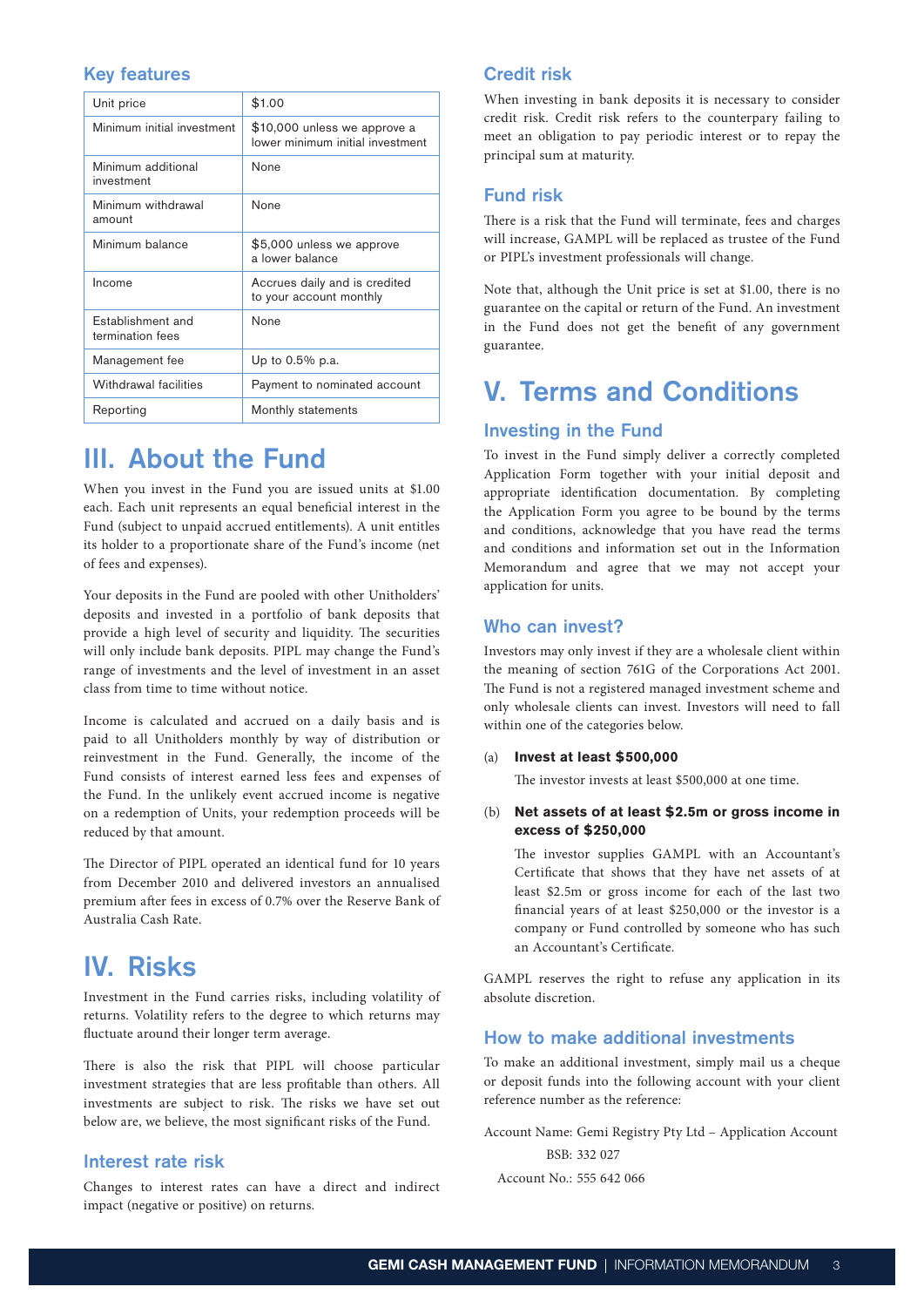#### Distribution reinvestment scheme

Income will be reinvested by way of an automatic application for additional units in the Fund. The application for units in this way will be subject to the terms and conditions of the Fund. Units allotted under the distribution reinvestment scheme will be allotted in accordance with the terms and conditions set out in the Information Memorandum and the Trust Deed.

#### Keeping us informed

You must notify GAMPL in writing of any changes to any details that you have given GAMPL. GAMPL will not be held responsible for any errors or losses associated with changes to your details where it has not received reasonable prior notice unless it has acted fraudulently or with gross negligence.

#### Future changes

From time to time, GAMPL may change the fees and charges, any term or condition applicable to the Fund. When GAMPL intends to introduce any new fee or charge or increase a fee or charge, you will be notified in writing at the address shown in the Register, or electronically to the email address you have provided GAMPL with. The notice will be sent at least 30 days before the effective date of the change.

#### **Redemptions**

All units will be redeemed at a redemption price of \$1.00. Please note, however, that this is not a capital guarantee. Any redemption or outward transfer of funds from your account will be deemed to be a request to us to redeem that number of Units that will realise a sum equal to the amount of the redemption or outward transfer, subject to outstanding fees or charges, any income entitlement and whether or not your balance will be reduced to nil or overdrawn. That number of units will generally be deducted from your unitholding with effect from the day that GAMPL is taken to process the redemption or transfer. You cannot make direct cash redemptions from the Fund. The total amount of your redemption proceeds may be adjusted downwards in the event that accrued income is negative.

Provided you have sufficient available balance, redemption proceeds will be available within 3 Business Days provided your request is received by 11am on a Business Day, however it is intended that redemptions will be paid on the same day.

Simply complete the Redemption Request Form. Withdrawals can be paid partially or in full, however they can only be paid into your nominated bank account.

In the unlikely event that the Fund becomes illiquid, Unitholders will only be able to redeem Units if GAMPL makes an offer. If GAMPL does make an offer, Unitholders may only be able to redeem some of their units. There is no obligation for GAMPL to make such an offer.

## VI. Fees and Charges

#### Fees and other costs

This table shows fees and other costs that you may be charged. These fees and costs may be deducted from your money, from the returns on your investment or from the Fund assets as a whole. All fees and costs are exclusive of GST.

| Type of<br>Fee or Cost                                                             | Amount                                                                                                                               | How and when Paid                                                                                                                                                                                                |
|------------------------------------------------------------------------------------|--------------------------------------------------------------------------------------------------------------------------------------|------------------------------------------------------------------------------------------------------------------------------------------------------------------------------------------------------------------|
| Establishment fee:<br>the fee to open<br>your investment                           | Nil                                                                                                                                  | There is no<br>establishment fee<br>payable when you set<br>up your investment<br>in the Fund                                                                                                                    |
| Contribution fee:<br>the fee on each<br>amount contributed<br>to your investment   | Nil                                                                                                                                  | There is no<br>contribution fee<br>when you invest<br>in the Fund                                                                                                                                                |
| Withdrawal fee:<br>the fee on each<br>amount you<br>take out of your<br>investment | Nil                                                                                                                                  | There is no<br>withdrawal fee<br>when you redeem<br>investments<br>from the Fund                                                                                                                                 |
| Termination fee:<br>the fee to close<br>your investment                            | Nil                                                                                                                                  | There is no<br>termination fee<br>payable when<br>you withdraw<br>from the Fund                                                                                                                                  |
| Management<br>fee: the fee for<br>managing your<br>investment                      | Up to 0.5% p.a.<br>Based on<br>a constant<br>investment<br>of \$50,000,<br>management<br>costs for a<br>year would be<br>up to \$250 | Calculated and<br>accrued daily<br>based on the total<br>application price<br>of units on issue<br>on that day. The<br>accrued fee is paid<br>monthly in arrears by<br>deduction from the<br>returns of the Fund |

GAMPL is entitled to be reimbursed for (amongst other things) costs of acquiring and disposing of Fund assets, taxes and charges charged to it in connection with the Fund, costs of convening and holding meetings of unitholders.

In addition to this right to be reimbursed, GAMPL is also entitled to be indemnified out of the Fund for any liability incurred by it for properly performing or exercising any of its powers or duties in relation to the Fund.

You authorise GAMPL to debit your investment by redemption of whole or fractional units, or to reduce your redemption proceeds or your accrued income entitlements and/or the Fund assets as a whole for:

- all fees and costs applicable to your investment in the Fund;
- any government charges and duties on or reimbursements to third parties of such charges and duties on receipts, holdings or redemptions in relation to your investment in the Fund.

#### Consumer advisory warning

Small differences in both investment performance and fees and costs can have a substantial impact on your long term returns. For example, total annual fees and costs of 2% of your fund balance rather than 1% could reduce your final return by up to 20% over a 30 year period (for example, reduce it from \$100,000 to \$80,000).

You should consider whether features such as superior investment performance or the provision of better member services justify higher fees and costs.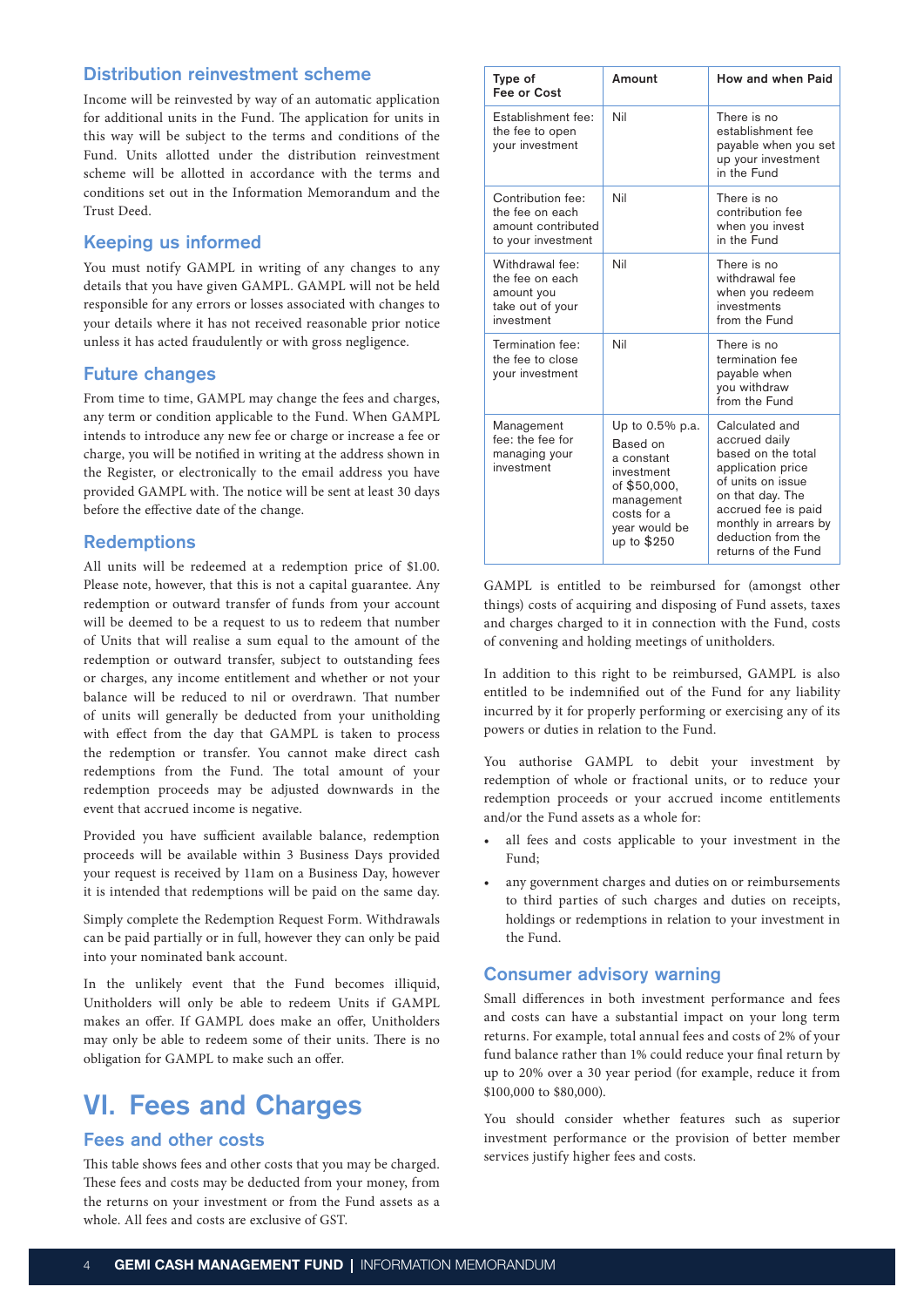If you would like to find out more, or see the impact of the fees based on your own circumstances, the Australian Securities and Investments Commission website [\(www.fido.](http://www.fido.asic.gov.au) [asic.gov.au\)](http://www.fido.asic.gov.au) has a managed investment fee calculator to help you check your different fee options.

## VII. Taxation Implications for Investors

The acquisition and redemption of units in the Fund can have important taxation consequences for investors. Tax requirements are complex and their impact varies depending on the circumstances of investors. The following section is necessarily general, and does not constitute the provision of tax advice. It is important that you seek professional advice (including tax advice) in relation to investing in the Fund in your personal circumstances.

#### Residents

GAMPL expects to maintain the Fund on the basis that investors will be presently entitled to payment of the income of the Fund from time to time (i.e. whether it is in fact paid or reinvested). Accordingly, for Fund income to which resident Australian investors are entitled and who have provided their tax file number ("TFN") or Australian Business Number ("ABN") or proof of relevant exemption, GAMPL does not expect to withhold tax. Rather these investors will need to include the amount of their income entitlement for a financial year in their assessable income for that year (even if they have been reinvested).

The acquisition and redemption of units in the Fund may have taxation consequences. A capital gains tax event will likely arise for investors in circumstances where their units in the Fund are redeemed.

However, in the normal course of events GAMPL would expect that the capital proceeds which are received or receivable on redemption (e.g. \$1.00 per unit) will be no greater than the cost base that the investors hold in their units which are redeemed (e.g. where also \$1.00 per unit). Therefore, in the normal course of events, a capital gain would not be expected to arise for investors on the redemption of their units.

Australian legislation allows GAMPL to collect your TFN or ABN and strictly regulates how it may use your TFN or ABN. Quotation is not compulsory and failure to quote is not an offence. If you choose not to give GAMPL your TFN, ABN or do not claim an exemption, GAMPL must deduct tax at the highest personal tax rate (plus the Medicare Levy) from your income entitlement.

# VIII. Other information

#### **Trustee**

Gemi Asset Management Pty Limited, Australian Financial Services Licence 231175, is the trustee of the Fund. GAMPL is a wholly owned subsidiary of Gemi Holdings Pty Ltd, a member of the Gemi Group (Gemi).

#### Gemi

Gemi is a privately owned investment firm that has been operating for in excess of 20 years facilitating credit investments and manages approximately \$500m.

Gemi's investment process is robust in nature and structured around strict risk and performance standards yet flexible enough to adapt to changing market conditions so that our investors can take advantage of new opportunities as they arise. Gemi's investor base includes fund-of-funds, family offices and high net wealth investors.

Gemi has built a consistent track record of strong returns focusing on senior credit opportunities predominantly secured by Australian real estate.

Gemi has engaged Principal Invest Pty Ltd to manage the Gemi Cash Management Fund. Principal Invest Pty Ltd's director operated a cash management fund with an identical strategy for 10 years from December 2010 and was able to deliver investors an annualised premium after fees in excess of 0.7% over the Reserve Bank of Australia Cash Rate during this period.

#### The Trust Deed

Many of the rights and responsibilities of Unitholders and the Trustee are set out in the Trust Deed of the Fund. The Trust Deed is binding on GAMPL and all Unitholders. The effect of some of the provisions of the Trust Deed are covered elsewhere in this Information Memorandum. Others relate to:

- the nature of Units;
- GAMPL's power to manage the Fund (which is broad);
- the circumstances in which GAMPL is not liable to unitholders, for example, when GAMPL relies in good faith on professional advice. However, this limitation of liability is subject to the Corporations Act and does not apply if GAMPL fails to act in good faith or it defaults, acts negligently or is deceitful;
- how and when a meeting of unitholders can be called; and
- GAMPL's right to delay redemptions.

The Trust Deed gives GAMPL broad powers to invest the Fund's assets. However, while this Information Memorandum is current, GAMPL will adopt the investment policy described earlier in the Information Memorandum.

The Trust Deed and the Corporations Act set out the circumstances in which the Trust Deed may be amended.

GAMPL may resolve at any time to terminate the Fund and liquidate the Fund in accordance with the Trust Deed and the Corporations Act. On termination and after the conversion of the Fund assets into cash and payment of, or provision for, all costs and liabilities (actual and anticipated), the net proceeds will be distributed pro-rata amongst all Unitholders according to the number of Units they hold in the Fund.

A copy of the Trust Deed is available free of charge on request.